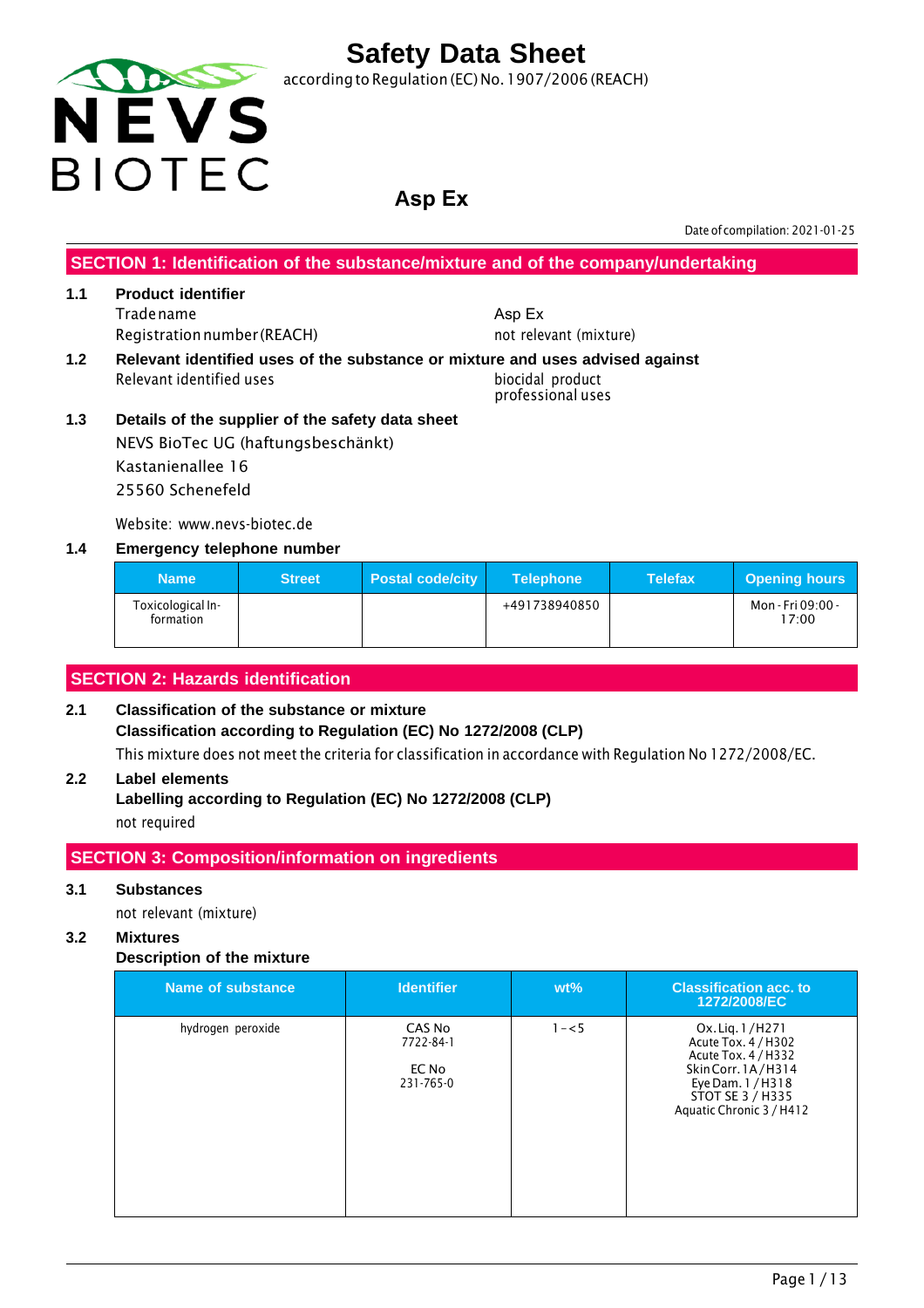

according to Regulation (EC) No. 1907/2006 (REACH)

## **Asp Ex**

Date of compilation: 2021-01-25

| Name of substance     | <b>Identifier</b>                             | $wt\%$   | <b>Classification acc. to</b><br>1272/2008/EC                                                                                                                                                                |
|-----------------------|-----------------------------------------------|----------|--------------------------------------------------------------------------------------------------------------------------------------------------------------------------------------------------------------|
| peracetic acid        | CAS No<br>$79 - 21 - 0$<br>EC No<br>201-186-8 | $\lt 1$  | Flam. Lig. 3/H226<br>Org. Perox. D/H242<br>Acute Tox. 4 / H302<br>Acute Tox. 4 / H312<br>Acute Tox. 2 / H330<br>Skin Corr. 1A/H314<br>STOT SE 3 / H335<br>Aquatic Acute 1 / H400<br>Aquatic Chronic 2 / H411 |
| benzoic acid          | CAS No<br>65-85-0<br>EC No<br>200-618-2       | $\leq$ 1 | Skin Irrit. 2 / H315<br>Eye Dam. 1 / H318<br><b>STOT RE 1 / H372</b>                                                                                                                                         |
| hexa-2,4-dienoic acid | CAS No<br>$110-44-1$<br>EC No<br>203-768-7    | $\leq$ 1 | Eye Irrit. 2/H319<br>STOT SE 3 / H335                                                                                                                                                                        |

For full text of abbreviations: see SECTION 16.

#### **SECTION 4: First aid measures**

#### **4.1 Description of first aid measures**

#### **General notes**

Do not leave affected person unattended. Remove victim out of the danger area. Keep affected person warm, still and covered. Take off immediately all contaminated clothing. In case of unconsciousness place person in the recovery position. Never give anything by mouth. In all cases of doubt, or when symptoms persist, seek medical advice.

#### **Following inhalation**

If breathing is irregular or stopped, immediately seek medical assistance and start first aid actions. Provide fresh air. In all cases of doubt, or when symptoms persist, seek medical advice.

#### **Following skin contact**

After contact with skin, take off immediately all contaminated clothing, and wash immediately with plenty of water. In all cases of doubt, or when symptoms persist, seek medical advice.

#### **Following eye contact**

Irrigate copiously with clean, fresh water for at least 10 minutes, holding the eyelids apart. Remove contact lenses, if present and easy to do. Continue rinsing. In all cases of doubt, or when symptoms persist, seek medical advice.

#### **Following ingestion**

Rinse mouth with water (only ifthe person is conscious). DoNOT induce vomiting. Call a physician immediately.

#### **4.2 Most important symptoms and effects, both acute and delayed**

Symptoms and effects are not known to date.

#### **4.3 Indication of any immediate medical attention and special treatment needed**

none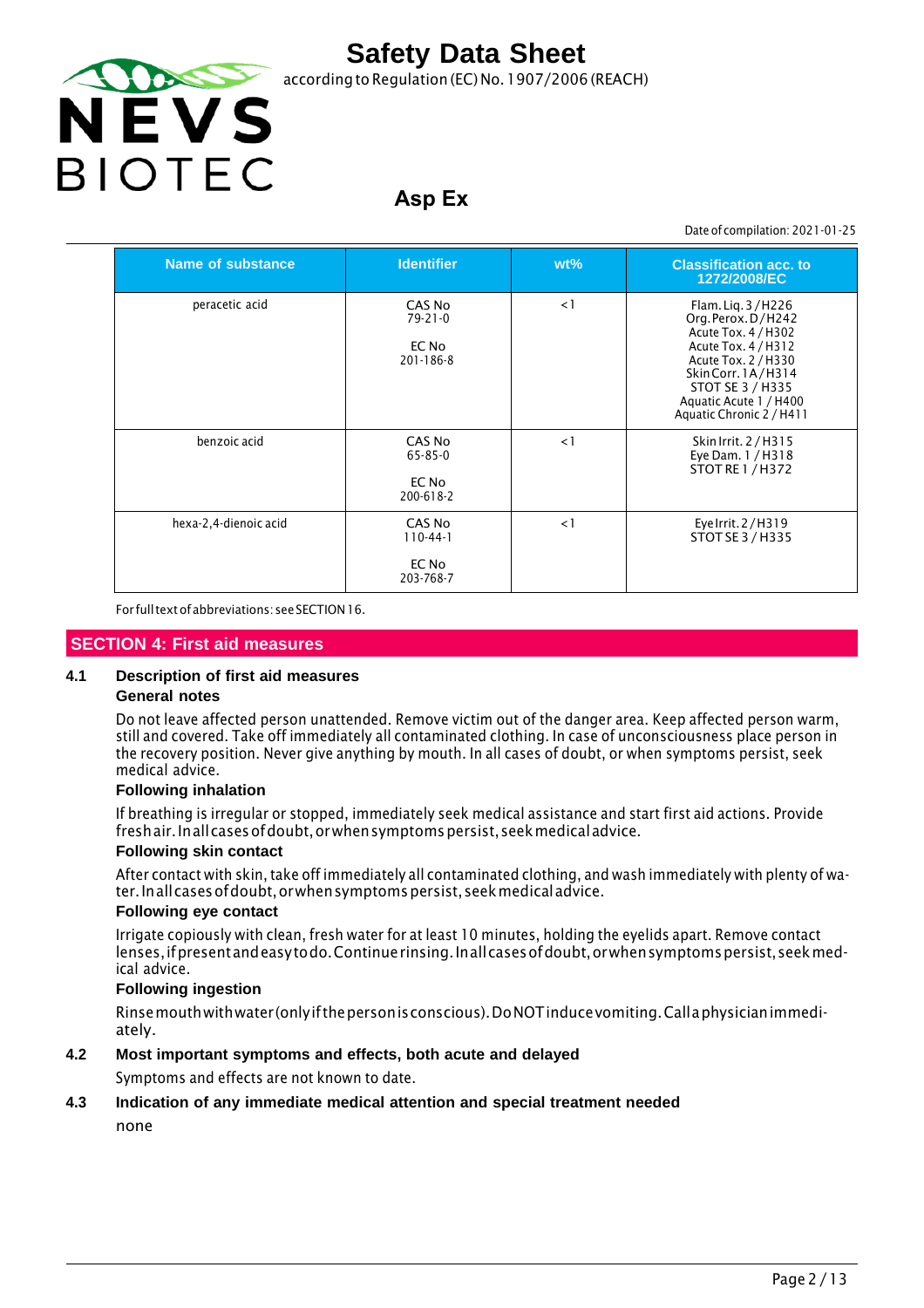

according to Regulation (EC) No. 1907/2006 (REACH)

### **Asp Ex**

Date of compilation: 2021-01-25

#### **SECTION 5: Firefighting measures**

#### **5.1 Extinguishing media**

**Suitable extinguishing media**

water spray, alcohol resistant foam, fire extinguishing powder, carbon dioxide (CO2) **Unsuitable extinguishing media**

water jet

#### **5.2 Special hazards arising from the substance or mixture**

#### **5.3 Advice for firefighters**

In case of fire and/or explosion do not breathe fumes. Co-ordinate firefighting measures to the fire surroundings. Do not allow firefighting water to enter drains or water courses. Collect contaminated firefighting water separately. Fight fire with normal precautions from a reasonable distance.

#### **SECTION 6: Accidental release measures**

#### **6.1 Personal precautions, protective equipment and emergency procedures For non-emergency personnel**

Remove persons to safety. Ventilate affected area. Prevent skin contact. Wearing of suitable protective equipment (including personal protective equipment referred to under Section 8 of the safety data sheet) to prevent any contamination of skin, eyes and personal clothing.

#### **For emergency responders**

Wear breathing apparatus if exposed to vapours/dust/spray/gases.

#### **6.2 Environmental precautions**

Keep away from drains, surface and ground water. Retain contaminated washing water and dispose of it.

#### **6.3 Methods and material for containment and cleaning up**

#### **Advices on how to contain a spill**

Covering of drains.

**Advices on how to clean up a spill**

Collect spillage (sawdust, kieselgur (diatomite), sand, universal binder).

#### **Appropriate containment techniques**

Use of adsorbent materials.

#### **Other information relating to spills and releases**

Place in appropriate containers for disposal. Ventilate affected area.

#### **6.4 Reference to other sections**

Personal protective equipment: see section 8. Incompatible materials: see section 10. Disposal considerations: see section 13.

#### **SECTION 7: Handling and storage**

#### **7.1 Precautions for safe handling Recommendations**

#### **• Measures to prevent fire as well as aerosol and dust generation**

Use local and general ventilation. Use only in well-ventilated areas.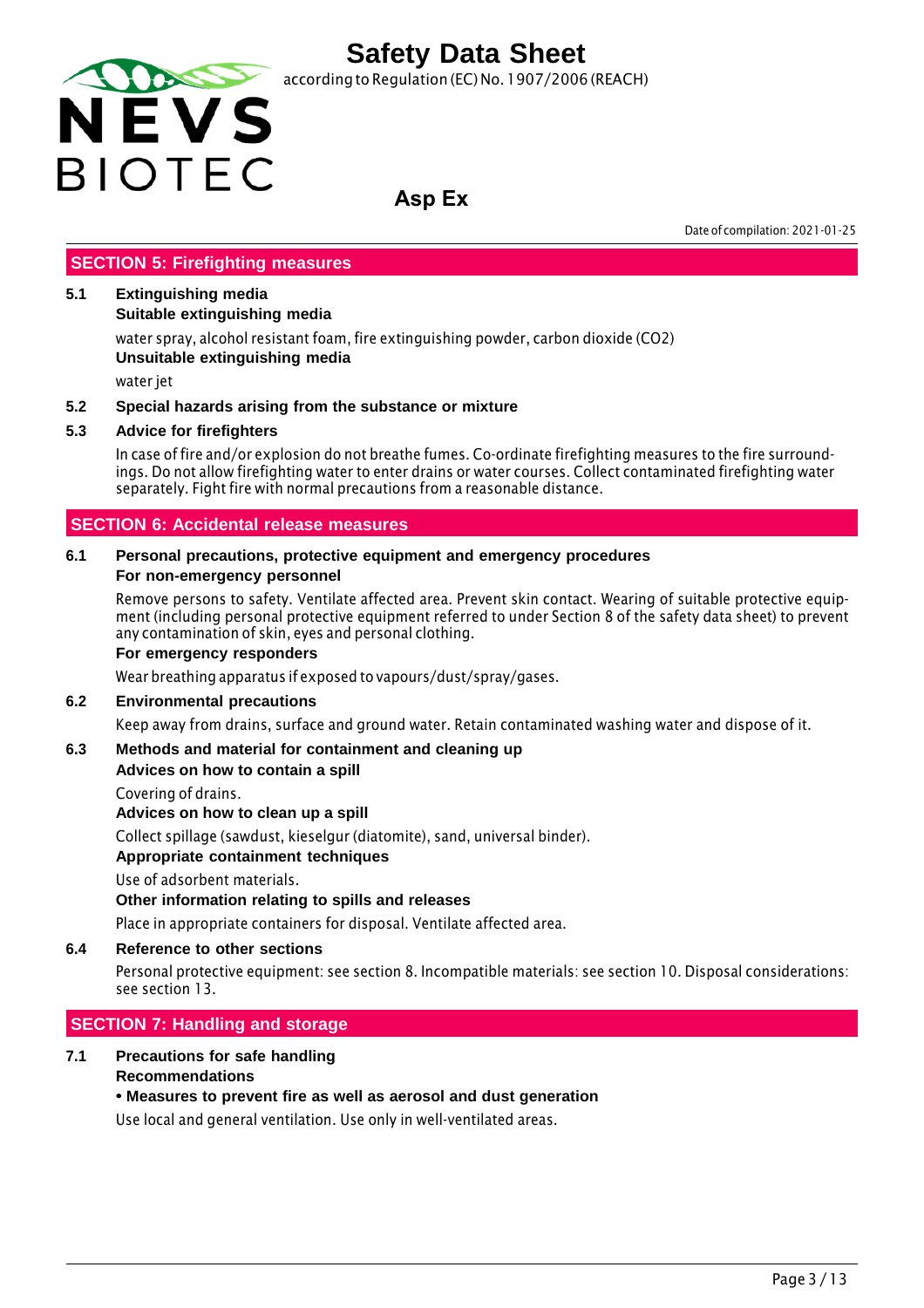

according to Regulation (EC) No. 1907/2006 (REACH)

### **Asp Ex**

Date of compilation: 2021-01-25

#### **• Warning**

Solvent vapours are heavier than air and may spread along floors.

**• Handling of incompatible substances or mixtures**

#### **• Keep away from**

caustic solutions

#### **Advice on general occupational hygiene**

Wash hands after use. Do not eat, drink and smoke in work areas. Remove contaminated clothing and protective equipment before entering eating areas. Never keep food or drink in the vicinity of chemicals. Never place chemicals in containers that are normally used for food or drink. Keep away from food, drink and animal feedingstuffs.

**7.2 Conditions for safe storage, including any incompatibilities** 

#### **Managing of associated risks**

#### **Incompatible substances or mixtures**

Observe hints for combined storage.

**• Protect against external exposure, such as**

high temperatures, frost, sunlight

#### **Consideration of other advice**

**• Packaging compatibilities**

Keep only in original container.

#### **7.3 Specific end use(s)**

See section 16 for a general overview.

### **SECTION 8: Exposure controls/personal protection**

### **8.1 Control parameters**

#### **National limit values**

#### **Occupational exposure limit values (Workplace Exposure Limits)**

| <b>Coun</b><br>try | Name of agent     | <b>CAS No</b> | <b>Identifier</b> | <b>TWA</b><br>[ppm] | <b>TWA</b><br>$[mg/m3]$ [ppm] $[mg/m3]$ | STEL | <b>STEL</b> | <b>Source</b> |
|--------------------|-------------------|---------------|-------------------|---------------------|-----------------------------------------|------|-------------|---------------|
| <b>GB</b>          | hydrogen peroxide | 7722-84-1     | WEL               |                     | .4                                      |      | 2.8         | EH40/200      |

**Notation**

STEL Short-term exposure limit: a limit value above which exposure should not occur and which is related to a 15-minute period unless otherwise specified

TWA Time-weighted average (long-term exposure limit): measured or calculated in relation to a reference period of 8 hours timeweighted average

#### **Relevant DNELs/DMELs/PNECs and other threshold levels • relevant DNELs of components of the mixture**

| Name of substance | <b>CAS</b><br><b>No</b> | End-<br>point | <b>Threshold</b><br>level | <b>Protection</b><br>goal, route of<br>exposure | Used in                | <b>Exposure time</b>         |
|-------------------|-------------------------|---------------|---------------------------|-------------------------------------------------|------------------------|------------------------------|
| hydrogen peroxide | $7722 -$<br>$84-1$      | <b>DNEL</b>   | $3 \text{ mg/m}^3$        | human, inhalatory                               | worker (in-<br>dustry) | acute-localeffects           |
| hydrogen peroxide | 7722-<br>$84-1$         | <b>DNEL</b>   | $1.4 \,\mathrm{mq/m^3}$   | human, inhalatory                               | worker (in-<br>dustry) | chronic - local effects      |
| peracetic acid    | $79 - 21 - 0$           | <b>DNEL</b>   | $0.56 \,\mathrm{mg/m^3}$  | human, inhalatory                               | worker (in-<br>dustry) | chronic-systemicef-<br>fects |
| peracetic acid    | $79 - 21 - 0$           | <b>DNEL</b>   | $0.56 \,\mathrm{mg/m^3}$  | human, inhalatory                               | worker (in-<br>dustry) | chronic - local effects      |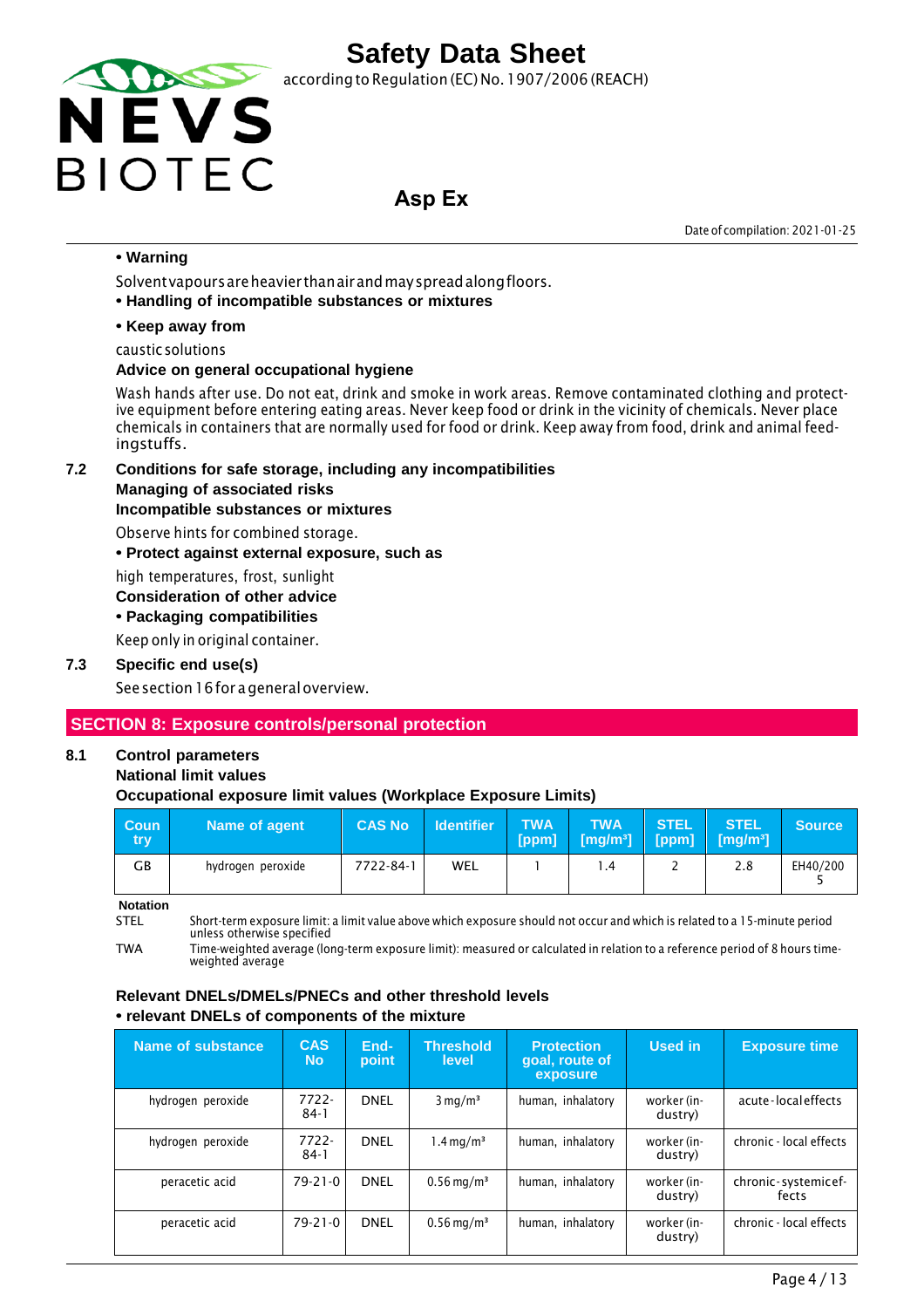

according to Regulation (EC) No.1907/2006 (REACH)

## **Asp Ex**

#### Date of compilation: 2021-01-25

| Name of substance     | <b>CAS</b><br><b>No</b> | End-<br>point | <b>Threshold</b><br>level | <b>Protection</b><br>goal, route of<br>exposure | <b>Used in</b>         | <b>Exposure time</b>          |
|-----------------------|-------------------------|---------------|---------------------------|-------------------------------------------------|------------------------|-------------------------------|
| peracetic acid        | $79 - 21 - 0$           | <b>DNEL</b>   | $0.56 \,\mathrm{mg/m^3}$  | human, inhalatory                               | worker (in-<br>dustry) | acute - systemic ef-<br>fects |
| peracetic acid        | $79 - 21 - 0$           | <b>DNEL</b>   | $0.56 \,\mathrm{mg/m^3}$  | human, inhalatory                               | worker (in-<br>dustry) | acute-localeffects            |
| benzoic acid          | 65-85-0                 | <b>DNEL</b>   | $0.1 \,\mathrm{mq/m^3}$   | human, inhalatory                               | worker (in-<br>dustry) | chronic - local effects       |
| benzoic acid          | $65 - 85 - 0$           | <b>DNEL</b>   | $62.5$ mg/kg              | human, dermal                                   | worker (in-<br>dustry) | chronic-systemicef-<br>fects  |
| benzoic acid          | $65 - 85 - 0$           | <b>DNEL</b>   | $3 \text{ mg/m}^3$        | human, inhalatory                               | worker (in-<br>dustry) | chronic-systemicef-<br>fects  |
| hexa-2,4-dienoic acid | $110-44-$               | <b>DNEL</b>   | $40 \,\mathrm{mg/kg}$     | human, dermal                                   | worker (in-<br>dustry) | chronic-systemicef-<br>fects  |
| hexa-2,4-dienoic acid | $110-44-$               | <b>DNEL</b>   | $17.63 \,\mathrm{mg/m^3}$ | human, inhalatory                               | worker (in-<br>dustry) | chronic-systemicef-<br>fects  |

#### **• relevant PNECs of components of the mixture**

| <b>Name of substance</b> | <b>CAS</b><br><b>No</b> | End-<br>point | <b>Threshold</b><br>level  | <b>Organism</b>            | <b>Environmental</b><br>compartment | <b>Exposure time</b>            |
|--------------------------|-------------------------|---------------|----------------------------|----------------------------|-------------------------------------|---------------------------------|
| hydrogen peroxide        | 7722-<br>$84-1$         | PNEC          | $0.0126 \frac{mg}{l}$      | aquatic organisms          | freshwater                          | short-term (single<br>instance) |
| hydrogen peroxide        | 7722-<br>$84-1$         | PNEC          | $0.0126$ mg/               | aquatic organisms          | marine water                        | short-term (single<br>instance) |
| hydrogen peroxide        | 7722-<br>$84-1$         | PNEC          | 4.66 $mg/1$                | aquatic organisms          | sewage treatment<br>plant (STP)     | short-term (single<br>instance) |
| hydrogen peroxide        | 7722-<br>$84-1$         | <b>PNEC</b>   | $0.047 \frac{mg}{kg}$      | aquatic organisms          | freshwater sediment                 | short-term (single<br>instance) |
| hydrogen peroxide        | 7722-<br>$84-1$         | PNEC          | $0.047 \frac{mg}{kg}$      | aquatic organisms          | marine sediment                     | short-term (single<br>instance) |
| hydrogen peroxide        | 7722-<br>$84-1$         | PNEC          | $0.0023$ mg/ <sub>kg</sub> | terrestrial organ-<br>isms | soil                                | short-term (single<br>instance) |
| hydrogen peroxide        | 7722-<br>$84-1$         | PNEC          | $0.0138 \text{ mg}$ /      | aquatic organisms          | water                               | intermittent release            |
| peracetic acid           | $79 - 21 -$<br>0        | <b>PNEC</b>   | 0 <sup>mg</sup> /1         | aquatic organisms          | freshwater                          | short-term (single<br>instance) |
| peracetic acid           | $79 - 21 -$<br>0        | <b>PNEC</b>   | $0 \frac{mg}{l}$           | aquatic organisms          | marine water                        | short-term (single<br>instance) |
| peracetic acid           | $79 - 21 -$<br>0        | <b>PNEC</b>   | $0.051 \frac{mg}{l}$       | aquatic organisms          | sewage treatment<br>plant (STP)     | short-term (single<br>instance) |
| peracetic acid           | $79 - 21 -$<br>0        | PNEC          | 0 <sup>mg</sup> /kq        | aquatic organisms          | freshwater sediment                 | short-term (single<br>instance) |
| peracetic acid           | $79 - 21 -$<br>0        | PNEC          | 0 <sup>mg</sup> /kq        | aquatic organisms          | marine sediment                     | short-term (single<br>instance) |
| peracetic acid           | $79 - 21 -$<br>0        | PNEC          | $0.32 \frac{mg}{kg}$       | terrestrial organ-<br>isms | soil                                | short-term (single<br>instance) |
| peracetic acid           | $79 - 21 -$<br>0        | <b>PNEC</b>   | $0.002 \frac{mg}{l}$       | aquatic organisms          | water                               | intermittent release            |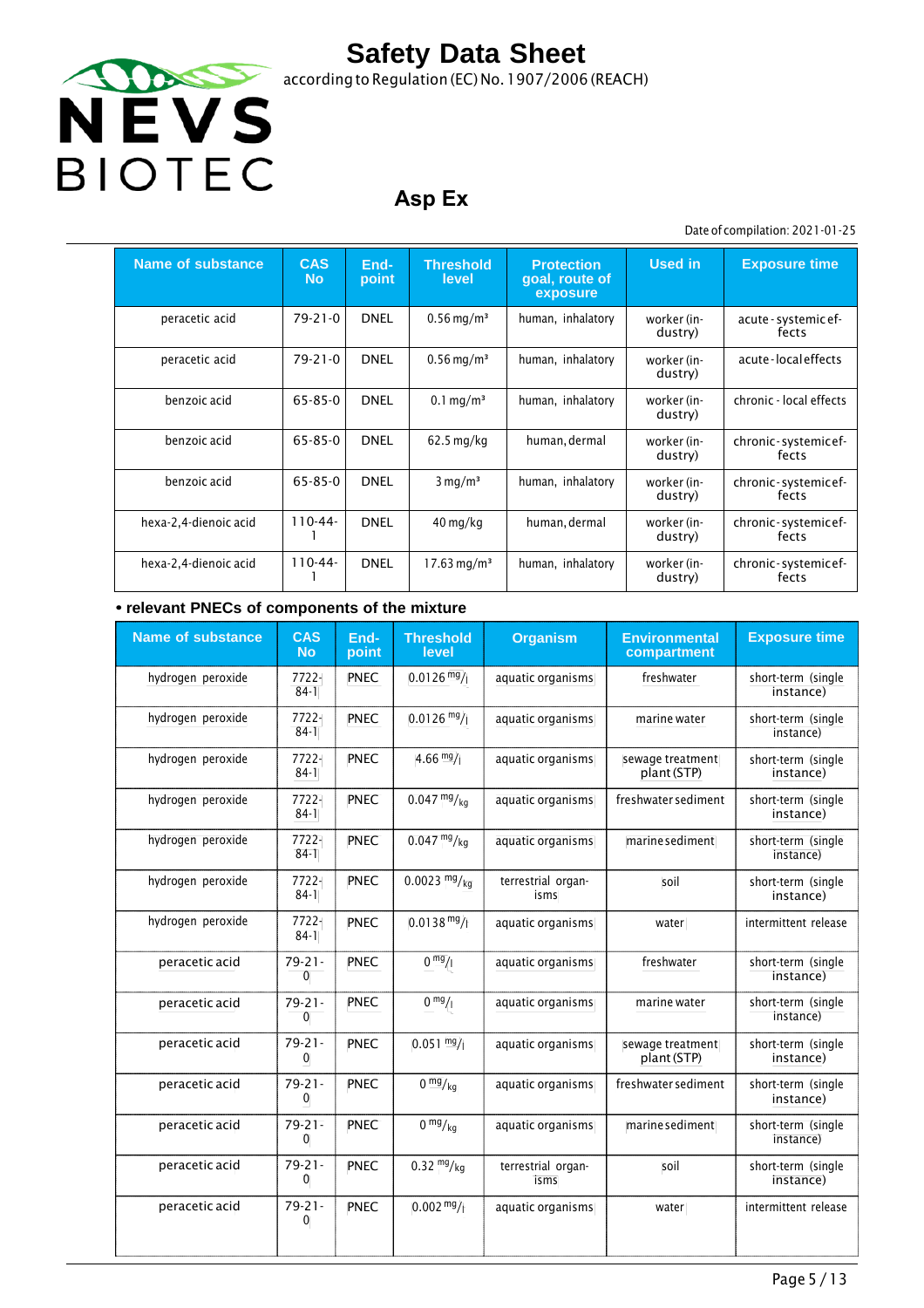

### **Asp Ex**

Date of compilation: 2021-01-25

| <b>Name of substance</b> | <b>CAS</b><br><b>No</b> | End-<br>point | <b>Threshold</b><br>level | <b>Organism</b>            | <b>Environmental</b><br>compartment | <b>Exposure time</b>            |
|--------------------------|-------------------------|---------------|---------------------------|----------------------------|-------------------------------------|---------------------------------|
| benzoic acid             | $65 - 85 -$<br>$\Omega$ | <b>PNEC</b>   | $0.34 \frac{mg}{l}$       | aquatic organisms          | freshwater                          | short-term (single<br>instance) |
| benzoic acid             | $65 - 85 -$<br>$\Omega$ | <b>PNEC</b>   | $0.034 \text{ mg}$ /      | aquatic organisms          | marine water                        | short-term (single<br>instance) |
| benzoic acid             | $65 - 85 -$<br>$\Omega$ | <b>PNEC</b>   | $100 \frac{mg}{l}$        | aquatic organisms          | sewage treatment<br>plant (STP)     | short-term (single<br>instance) |
| benzoic acid             | $65 - 85 -$<br>$\Omega$ | <b>PNEC</b>   | 1.75 $mg/kg$              | aquatic organisms          | freshwater sediment                 | short-term (single<br>instance) |
| benzoic acid             | $65 - 85 -$<br>$\Omega$ | <b>PNEC</b>   | $0.175 \frac{mg}{kg}$     | aquatic organisms          | marine sediment                     | short-term (single<br>instance) |
| benzoic acid             | $65 - 85 -$<br>$\Omega$ | <b>PNEC</b>   | $0.151 \frac{mg}{kg}$     | terrestrial organ-<br>isms | soil                                | short-term (single<br>instance) |
| benzoic acid             | $65 - 85 -$<br>$\Omega$ | <b>PNEC</b>   | $0.331 \frac{mg}{l}$      | aquatic organisms          | water                               | intermittent release            |
| hexa-2,4-dienoic acid    | $110 -$<br>$44-1$       | <b>PNEC</b>   | $0.129 \frac{mg}{l}$      | aquatic organisms          | freshwater                          | short-term (single<br>instance) |
| hexa-2,4-dienoic acid    | $110-$<br>$44-1$        | <b>PNEC</b>   | $0.01294$ mg/             | aquatic organisms          | marine water                        | short-term (single<br>instance) |
| hexa-2,4-dienoic acid    | $110 -$<br>$44-1$       | <b>PNEC</b>   | $10^{mg}/1$               | aquatic organisms          | sewage treatment<br>plant (STP)     | short-term (single<br>instance) |
| hexa-2,4-dienoic acid    | $110 -$<br>$44-1$       | <b>PNEC</b>   | $0.465 \frac{mg}{kg}$     | aquatic organisms          | freshwater sediment                 | short-term (single<br>instance) |
| hexa-2,4-dienoic acid    | $110-$<br>$44-1$        | <b>PNEC</b>   | $0.046 \frac{mg}{kg}$     | aquatic organisms          | marine sediment                     | short-term (single<br>instance) |
| hexa 2,4 dienoic acid    | $110 -$<br>$44-1$       | <b>PNEC</b>   | $5 \frac{mg}{ka}$         | terrestrial organ-<br>isms | soil                                | short term (single<br>instance) |
| hexa-2,4-dienoic acid    | $110 -$<br>$44-1$       | <b>PNEC</b>   | $0.241 \frac{mg}{l}$      | aquatic organisms          | water                               | intermittent release            |

#### **8.2 Exposure controls**

#### **Appropriate engineering controls**

General ventilation.

### **Individual protection measures (personal protective equipment)**

**Eye/face protection**

Wear eye/face protection.

**Skin protection**

#### **• hand protection**

Wear suitable gloves. Chemical protection gloves are suitable, which are tested according toEN 374. Check leak-tightness/impermeability prior to use. In the case of wanting to use the gloves again, clean them before taking off and air them well. For special purposes, it is recommended to check the resistance to chemicals of the protective gloves mentioned above together with the supplier of these gloves.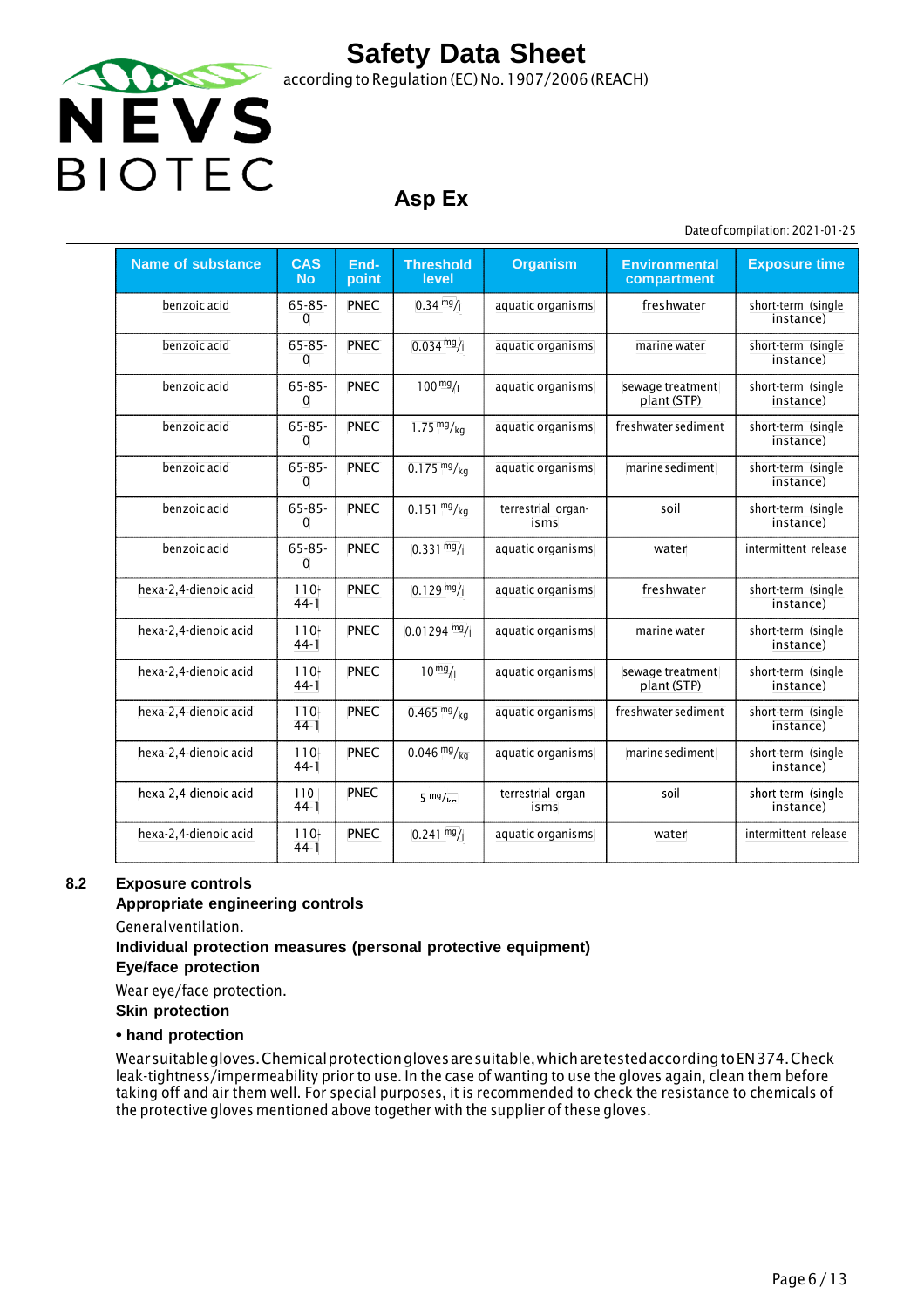

according to Regulation (EC) No.1907/2006 (REACH)

### **Asp Ex**

Date of compilation: 2021-01-25

#### **• other protection measures**

Take recovery periods for skin regeneration. Preventive skin protection (barrier creams/ointments) is recommended. Wash hands thoroughly after handling.

#### **Respiratory protection**

In case of inadequate ventilation wear respiratory protection.

#### **Environmental exposure controls**

Use appropriate container to avoid environmental contamination. Keep away from drains, surface and ground water.

#### **SECTION 9: Physical and chemical properties**

#### **9.1 Information on basic physical and chemical properties Appearance**

|     | Physical state                          | liquid                                |
|-----|-----------------------------------------|---------------------------------------|
|     | Colour                                  | clear                                 |
|     | Odour                                   | characteristic                        |
|     | Other physical and chemical parameters  |                                       |
|     | pH (value)                              | $3 - 4.5$                             |
|     | Melting point/freezing point            | $-33^{\circ}$ C                       |
|     | Initial boiling point and boiling range | $100^{\circ}$ C                       |
|     | Flash point                             | not determined                        |
|     | Evaporation rate                        | not determined                        |
|     | Flammability (solid, gas)               | not relevant (fluid)                  |
|     | <b>Explosive limits</b>                 | not determined                        |
|     | Vapour pressure                         | 32 hPa at 25 °C                       |
|     | Density                                 | 1.009 - 1.071 $\frac{9}{cm}$ at 20 °C |
|     | Solubility(ies)                         |                                       |
|     | Water solubility                        | miscible in any proportion            |
|     | Partition coefficient                   |                                       |
|     | n-octanol/water (log KOW)               | this information is not available     |
|     | Auto-ignition temperature               | not determined                        |
|     | Viscosity                               | not determined                        |
|     | <b>Explosive properties</b>             | none                                  |
|     | Oxidising properties                    | none                                  |
| 9.2 | <b>Other information</b>                |                                       |
|     |                                         |                                       |

Nofurther informationavailable.

#### **SECTION 10: Stability and reactivity**

#### **10.1 Reactivity**

Concerning incompatibility: see below "Conditions to avoid" and "Incompatible materials".

#### **10.2 Chemical stability**

See below "Conditions to avoid".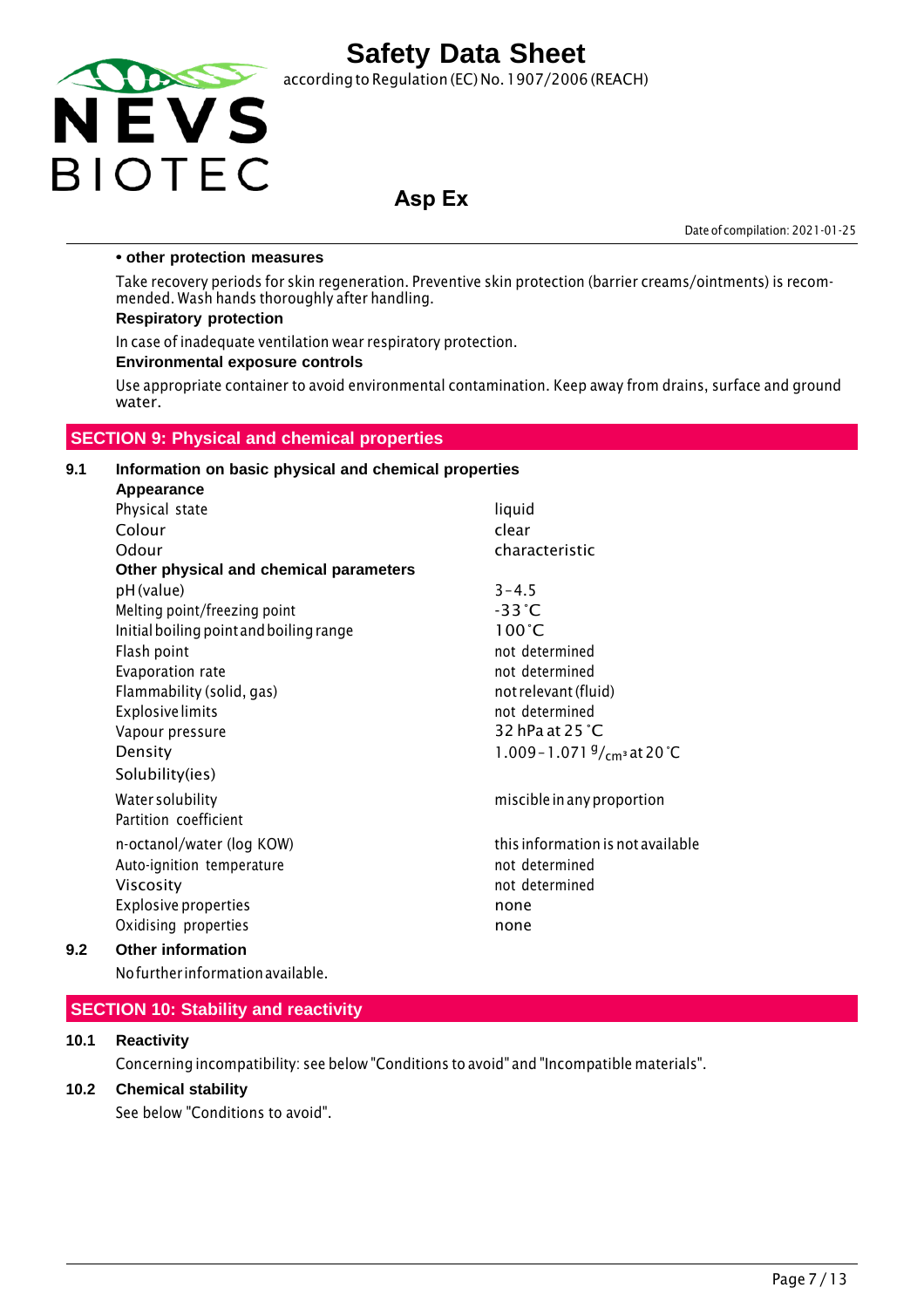

according to Regulation (EC) No. 1907/2006 (REACH)

### **Asp Ex**

Date of compilation: 2021-01-25

- **10.3 Possibility of hazardous reactions** No known hazardous reactions.
- **10.4 Conditions to avoid** Keep away from heat. - UV-radiation/sunlight.
- **10.5 Incompatible materials** bases

### **10.6 Hazardous decomposition products**

Reasonably anticipated hazardous decomposition products produced as a result of use, storage, spill and heating are not known. Hazardous combustion products: see section 5.

### **SECTION 11: Toxicological information**

#### **11.1 Information on toxicological effects**

Test data are not available for the complete mixture.

#### **Classification procedure**

The method for classification of the mixture is based on ingredients of the mixture (additivity formula).

#### **Classification according to GHS (1272/2008/EC, CLP)**

This mixture does not meet the criteria for classification in accordance with Regulation No 1272/2008/EC. **Acute toxicity**

Shall not be classified as acutely toxic.

#### **• Acute toxicity of components of the mixture**

| Name of substance | <b>CAS No</b> | <b>Exposure route</b> | <b>ATE</b>                            |
|-------------------|---------------|-----------------------|---------------------------------------|
| hydrogen peroxide | 7722-84-1     | oral                  | 1,026 $mg/kq$                         |
| hydrogen peroxide | 7722-84-1     | inhalation: vapour    | $11^{mg}/(4h)$                        |
| peracetic acid    | $79-21-0$     | oral                  | 1,780 $mg/kq$                         |
| peracetic acid    | $79-21-0$     | dermal                | $1,147 \frac{mg}{kg}$                 |
| peracetic acid    | $79 - 21 - 0$ | inhalation: vapour    | $0.5 \frac{mg}{l}$ / <sub>1</sub> /4h |
| peracetic acid    | $79-21-0$     | inhalation: dust/mist | $0.204$ mg/ $1/4h$                    |

#### **Skin corrosion/irritation**

Shall not be classified as corrosive/irritant to skin.

#### **Serious eye damage/eye irritation**

Shall not be classified as seriously damaging tothe eye or eye irritant.

**Respiratory or skin sensitisation**

Shall not be classified as a respiratory or skin sensitiser.

#### **Summary of evaluation of the CMR properties**

Shall not be classified as germ cell mutagenic, carcinogenic nor as a reproductive toxicant.

#### **Specific target organ toxicity (STOT)**

Shall not be classified as a specific target organ toxicant.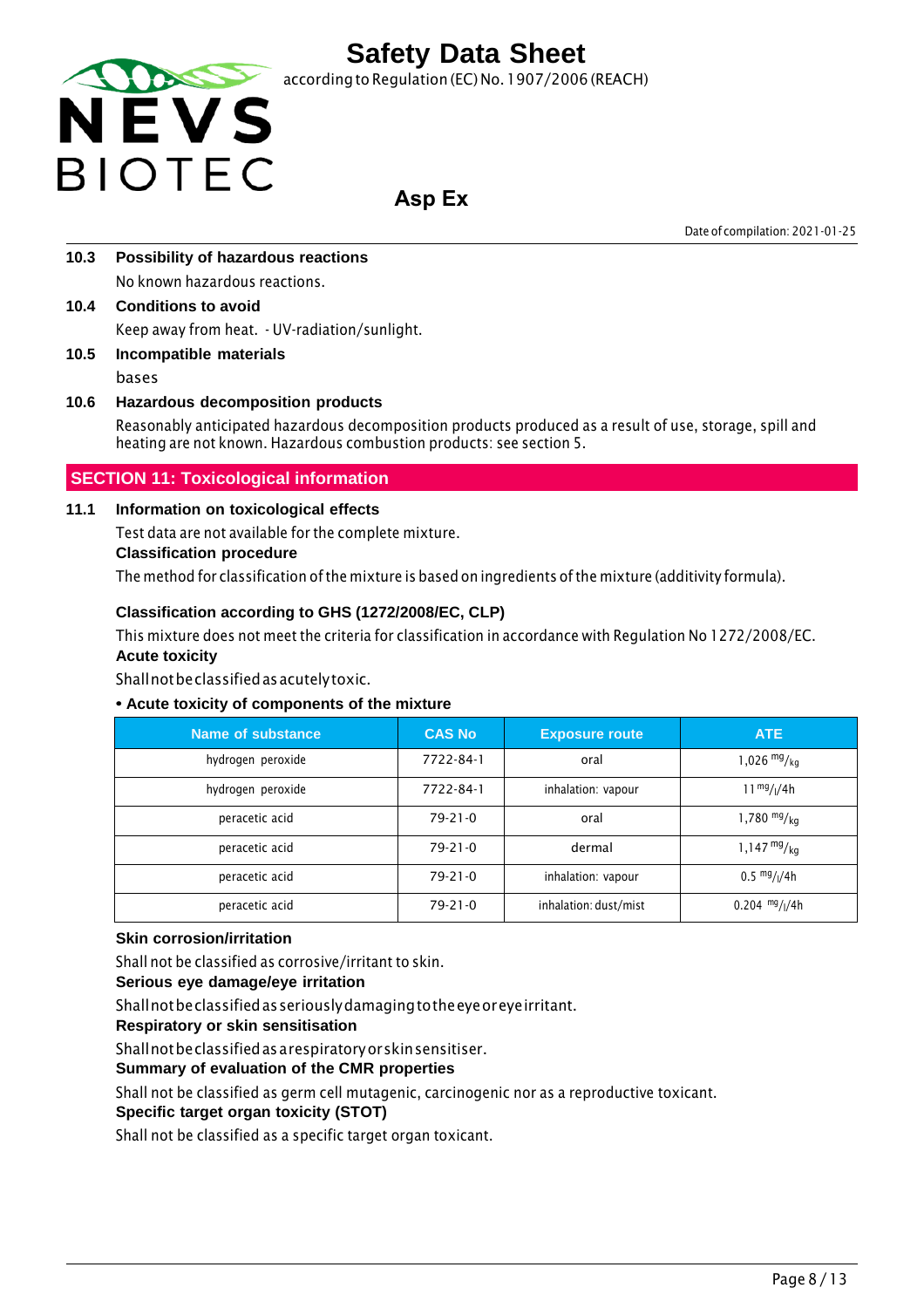

## **Asp Ex**

Date of compilation: 2021-01-25

#### **Aspiration hazard**

Shall not be classified as presenting an aspiration hazard.

#### **SECTION 12: Ecological information**

#### **12.1 Toxicity**

Shall not be classified as hazardous to the aquatic environment.

#### **Aquatic toxicity (acute)**

**Aquatic toxicity (acute) of components of the mixture**

| <b>Name of substance</b> | <b>CAS No</b> | <b>Endpoint</b> | <b>Value</b>         | <b>Species</b>             | <b>Exposure</b><br>time |
|--------------------------|---------------|-----------------|----------------------|----------------------------|-------------------------|
| hydrogen peroxide        | 7722-84-1     | <b>LC50</b>     | $16.4 \frac{mg}{l}$  | fish                       | 96 h                    |
| hydrogen peroxide        | 7722-84-1     | ErC50           | $1.38 \frac{mg}{l}$  | algae                      | 72 h                    |
| peracetic acid           | $79 - 21 - 0$ | <b>LC50</b>     | $11 \frac{mg}{l}$    | fish                       | 96 h                    |
| peracetic acid           | $79 - 21 - 0$ | <b>EC50</b>     | $0.73 \frac{mg}{l}$  | aquatic inverteb-<br>rates | 48 h                    |
| peracetic acid           | $79 - 21 - 0$ | ErC50           | $0.16 \frac{mg}{l}$  | algae                      | 72 h                    |
| benzoic acid             | $65 - 85 - 0$ | <b>LC50</b>     | $44.6 \frac{mg}{l}$  | fish                       | 96 h                    |
| benzoic acid             | $65 - 85 - 0$ | ErC50           | $>33.1 \frac{mg}{l}$ | algae                      | 72 h                    |
| hexa-2,4-dienoic acid    | $110-44-1$    | <b>LC50</b>     | $75 \frac{mg}{l}$    | fish                       | 96 h                    |
| hexa-2,4-dienoic acid    | $110-44-1$    | <b>EC50</b>     | $70 \frac{mg}{l}$    | aquatic inverteb-<br>rates | 48 h                    |
| hexa-2,4-dienoic acid    | $110-44-1$    | ErC50           | 77 <sup>mg</sup> /1  | algae                      | 72 h                    |

#### **Aquatic toxicity (chronic) Aquatic toxicity (chronic) of components of the mixture**

| Name of substance     | <b>CAS No</b>  | <b>Endpoint</b> | <b>Value</b>        | <b>Species</b>             | <b>Exposure</b><br>time |
|-----------------------|----------------|-----------------|---------------------|----------------------------|-------------------------|
| hydrogen peroxide     | 7722-84-1      | EC50            | $466 \frac{mg}{l}$  | microorganisms             | 30 min                  |
| peracetic acid        | $79 - 21 - 0$  | EC50            | $38.6 \frac{mg}{l}$ | microorganisms             | 3h                      |
| benzoic acid          | 65-85-0        | <b>EC50</b>     | $>120$ mg/          | fish                       | 28d                     |
| hexa-2,4-dienoic acid | $110 - 44 - 1$ | <b>LC50</b>     | $>50$ mg/ $_1$      | aquatic inverteb-<br>rates | 21d                     |
| hexa-2,4-dienoic acid | $110 - 44 - 1$ | <b>EC50</b>     | $>50$ mg/           | aquatic inverteb-<br>rates | 21d                     |

#### **Biodegradation**

The relevant substances of the mixture are readily biodegradable.

#### **12.2 Persistence and degradability**

Data are not available.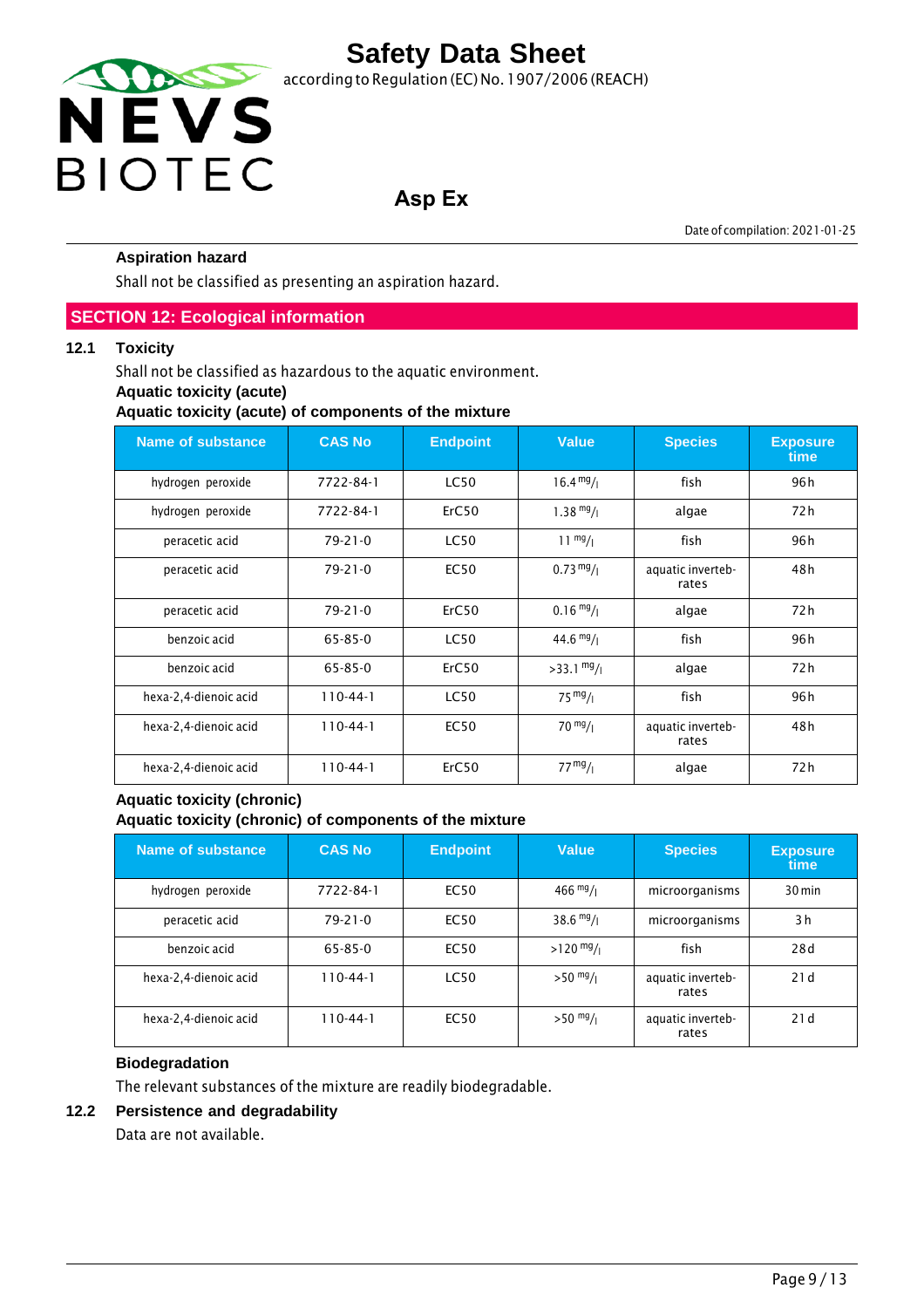

according to Regulation (EC) No.1907/2006 (REACH)

### **Asp Ex**

Date of compilation:2021-01-25

#### **Degradability of components of the mixture**

| Name of substance     | <b>CAS No</b> | <b>Process</b>                 | <b>Degradation rate</b> | Time |
|-----------------------|---------------|--------------------------------|-------------------------|------|
| peracetic acid        | $79 - 21 - 0$ | DOC removal                    | 98%                     | 28d  |
| benzoic acid          | 65-85-0       | carbon dioxide gener-<br>ation | 89.5%                   | 35 d |
| hexa-2,4-dienoic acid | 110-44-1      | oxygen depletion               | 74.9%                   | 28d  |

#### **12.3 Bioaccumulative potential**

#### Data are not available.

#### **Bioaccumulative potential of components of the mixture**

| Name of substance     | <b>CAS No</b> | <b>BCF</b> | Log KOW                   | <b>BOD5/COD</b> |
|-----------------------|---------------|------------|---------------------------|-----------------|
| peracetic acid        | $79 - 21 - 0$ |            | $-1.2 - 1.3(25^{\circ}C)$ |                 |
| benzoic acid          | 65-85-0       |            | 1.88                      |                 |
| hexa-2,4-dienoic acid | 110-44-1      |            | 1.33(25 <sup>o</sup> C)   |                 |

#### **12.4 Mobility in soil**

Data are not available.

#### **12.5 Results of PBT and vPvB assessment**

This mixture does not contain any substances that are assessed to be a PBT or a vPvB.

### **12.6 Other adverse effects**

Data are not available.

#### **SECTION 13: Disposal considerations**

#### **13.1 Waste treatment methods**

#### **Sewage disposal-relevant information**

Do not empty into drains. Avoid release to the environment. Refer to special instructions/safety data sheets. **Waste treatment of containers/packagings**

Completely emptied packages canbe recycled. Handle contaminated packages inthe same way asthe substance itself.

#### **Remarks**

Please consider the relevant national or regional provisions. Waste shall be separated into the categories that can be handled separately by the local or national waste management facilities.

#### **SECTION 14: Transport information**

- **14.2** UN proper shipping name not relevant
- **14.3** Transport hazard class(es) Class -
- **14.4** Packing group **not relevant** and relevant
- 

**14.1** UN number (not subjectto transport regulations)

**14.5** Environmental hazards none is none (non-environmentally hazardous acc. to the dangerous goodsregulations)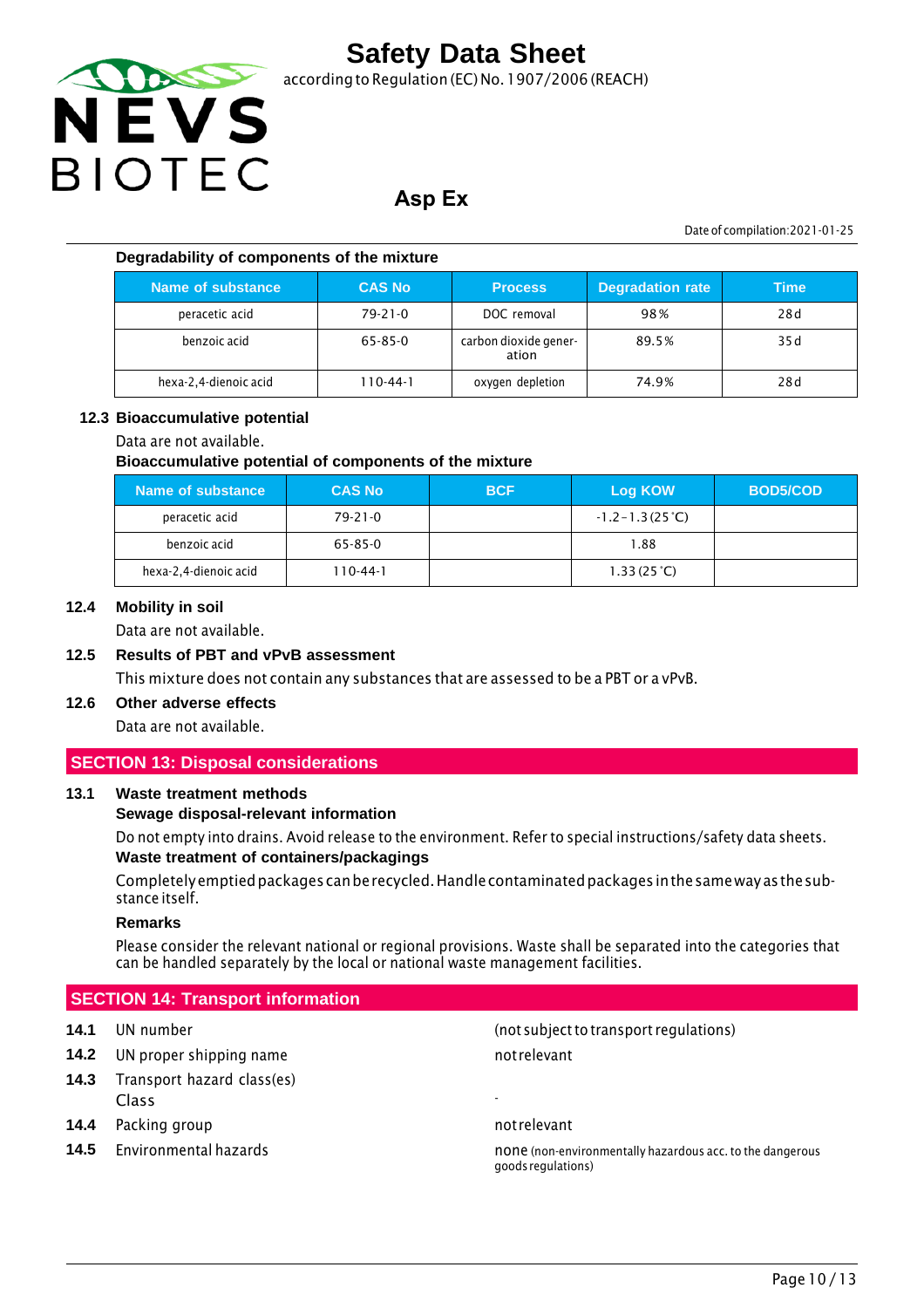

### **Asp Ex**

Date of compilation:2021-01-25

- **14.6** Special precautions for user There is no additional information.
- **14.7** Transport in bulk according to Annex II of MARPOL and the IBC Code The cargo is not intended tobe carried in bulk.

#### **SECTION 15: Regulatory information**

**15.1 Safety, health and environmental regulations/legislation specific for the substance or mixture Relevant provisions of the European Union (EU)**

#### **• Seveso Directive**

| - No | Dangerous substance/hazard categories | Qualifying quantity (tonnes) for the applica-<br>tion of lower and upper-tier requirements | <b>Notes</b> |
|------|---------------------------------------|--------------------------------------------------------------------------------------------|--------------|
|      | not assigned                          |                                                                                            |              |

#### **15.2 Chemical Safety Assessment**

Chemical safety assessments for substances in this mixture were not carried out.

#### **SECTION 16: Other information**

#### **Abbreviations and acronyms**

| Abbr.                  | <b>Descriptions of used abbreviations</b>                                                                                                                                         |
|------------------------|-----------------------------------------------------------------------------------------------------------------------------------------------------------------------------------|
| Acute Tox.             | Acute toxicity                                                                                                                                                                    |
| <b>Aquatic Acute</b>   | Hazardous to the aquatic environment - acute hazard                                                                                                                               |
| <b>Aquatic Chronic</b> | Hazardous to the aquatic environment - chronic hazard                                                                                                                             |
| <b>ATE</b>             | <b>Acute Toxicity Estimate</b>                                                                                                                                                    |
| <b>BCF</b>             | Bioconcentration factor                                                                                                                                                           |
| <b>BOD</b>             | Biochemical Oxygen Demand                                                                                                                                                         |
| CAS                    | Chemical Abstracts Service (service that maintains the most comprehensive list of chemical substances)                                                                            |
| <b>CLP</b>             | Regulation (EC) No 1272/2008 on classification, labelling and packaging of substances and mixtures                                                                                |
| <b>CMR</b>             | Carcinogenic, Mutagenic or toxic for Reproduction                                                                                                                                 |
| COD                    | Chemical oxygen demand                                                                                                                                                            |
| DMFI                   | Derived Minimal Effect Level                                                                                                                                                      |
| <b>DNEL</b>            | Derived No-Effect Level                                                                                                                                                           |
| EC No                  | The EC Inventory (EINECS, ELINCS and the NLP-list) is the source for the seven-digit EC number, an identifier of substances commercially available within the EU (European Union) |
| EH40/2005              | EH40/2005 Workplace exposure limits (http://www.nationalarchives.gov.uk/doc/open-government-licence/)                                                                             |
| <b>EINECS</b>          | European Inventory of Existing Commercial Chemical Substances                                                                                                                     |
| <b>ELINCS</b>          | European List of Notified Chemical Substances                                                                                                                                     |
| Eye Dam.               | Seriously damaging to the eye                                                                                                                                                     |
| Eye Irrit.             | Irritant to the eye                                                                                                                                                               |
| Flam. Lig.             | Flammable liquid                                                                                                                                                                  |
| <b>GHS</b>             | "Globally Harmonized System of Classification and Labelling of Chemicals" developed by the United Nations                                                                         |
| logKOW                 | n-Octanol/water                                                                                                                                                                   |
| <b>MARPOL</b>          | International Convention for the Prevention of Pollution from Ships (abbr. of "Marine Pollutant")                                                                                 |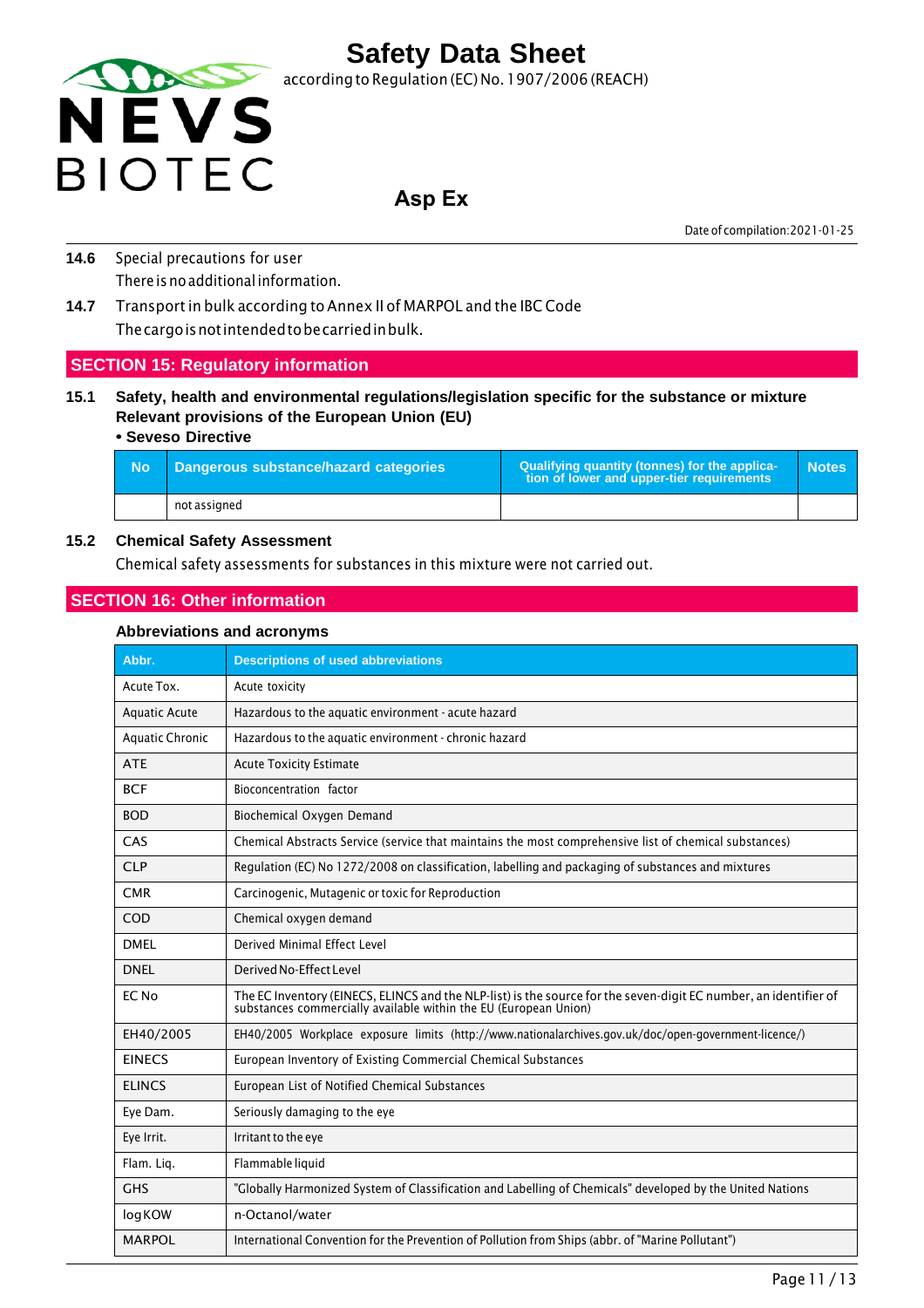

### **Asp Ex**

Date of compilation: 2021-01-25

| Abbr.          | <b>Descriptions of used abbreviations</b>                            |
|----------------|----------------------------------------------------------------------|
| <b>NLP</b>     | No-Longer Polymer                                                    |
| Org. Perox.    | Organic peroxide                                                     |
| Ox. Lig.       | Oxidising liquid                                                     |
| <b>PBT</b>     | Persistent, Bioaccumulative and Toxic                                |
| <b>PNEC</b>    | Predicted No-Effect Concentration                                    |
| ppm            | Parts per million                                                    |
| <b>REACH</b>   | Registration, Evaluation, Authorisation and Restriction of Chemicals |
| Skin Corr.     | Corrosive to skin                                                    |
| Skin Irrit.    | Irritanttoskin                                                       |
| <b>STEL</b>    | Short-term exposure limit                                            |
| <b>STOTRE</b>  | Specific target organ toxicity - repeated exposure                   |
| <b>STOT SE</b> | Specific target organ toxicity - single exposure                     |
| <b>TWA</b>     | Time-weighted average                                                |
| vPvB           | Very Persistent and very Bioaccumulative                             |
| <b>WEL</b>     | Workplace exposure limit                                             |

#### **Key literature references and sources for data**

- Regulation (EC) No. 1907/2006 (REACH), amended by 2015/830/EU
- Regulation (EC) No. 1272/2008 (CLP, EU GHS)
- Regulation (EU) No 528/2012 (BPR)

#### **Classification procedure**

Physical and chemical properties, Health hazards/environmental hazards: The method for classification of the mixture is based on ingredients of the mixture (additivity formula).

#### **List of relevant phrases (code and full text as stated in chapter 2 and 3)**

| Code             | <b>Text</b>                                                     |
|------------------|-----------------------------------------------------------------|
| H <sub>226</sub> | Flammable liquid and vapour.                                    |
| H <sub>242</sub> | Heating may cause a fire.                                       |
| H <sub>271</sub> | May cause fire or explosion; strong oxidiser.                   |
| H302             | Harmful if swallowed.                                           |
| H312             | Harmful in contact with skin.                                   |
| H314             | Causes severe skin burns and eye damage.                        |
| H315             | Causes skin irritation.                                         |
| H318             | Causes serious eye damage.                                      |
| H319             | Causes serious eye irritation.                                  |
| H330             | Fatal if inhaled.                                               |
| H332             | Harmfulifinhaled.                                               |
| H335             | May cause respiratory irritation.                               |
| H372             | Causes damage to organs through prolonged or repeated exposure. |